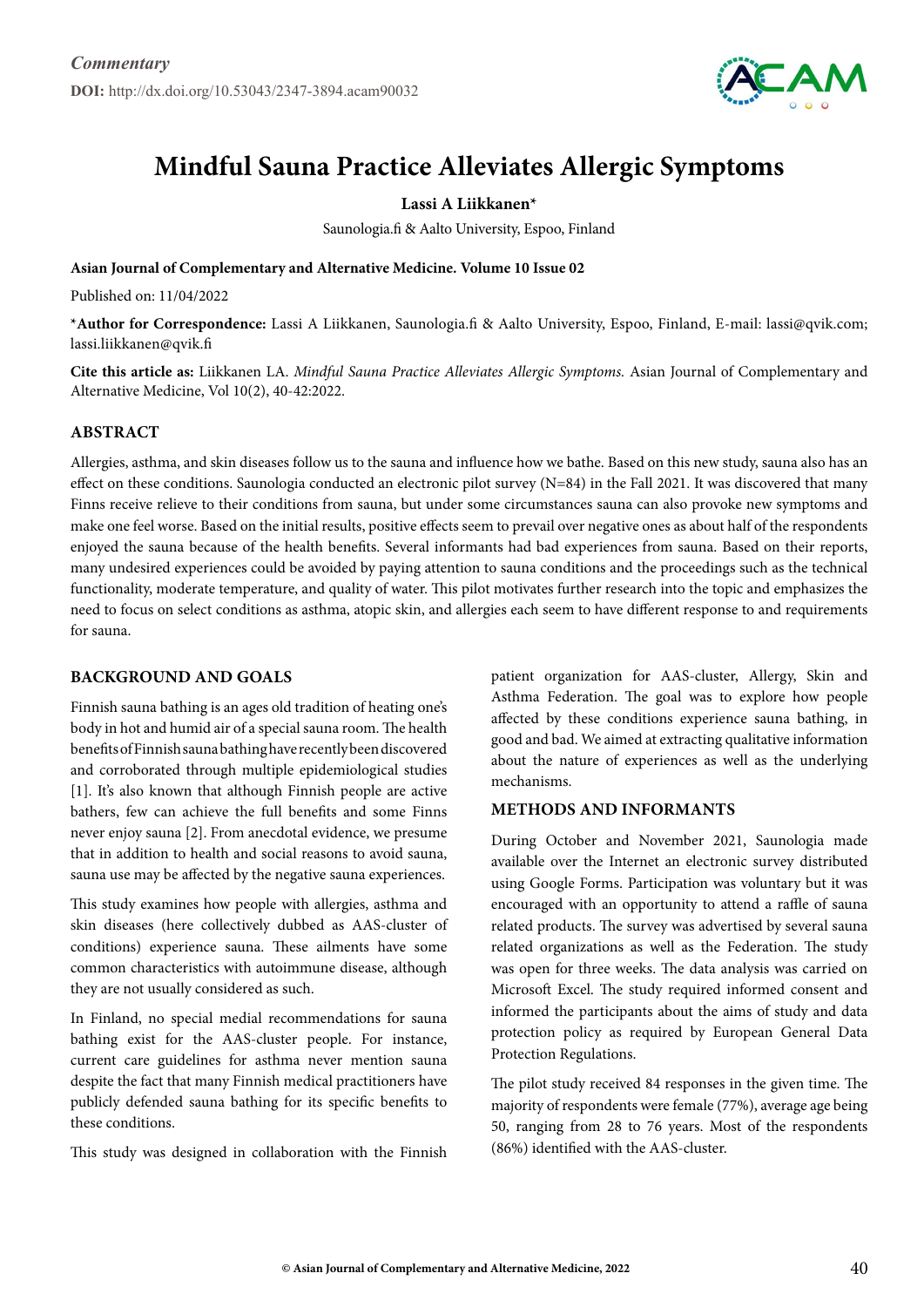

### **Results**

The most commons ailments reported were pollen allergy (56%), atopic dermatitis (42%), food allergies (41%), and asthma (38%). It was usual for one person to have more than one ailment, median was two conditions. Almost everyone had a clinical diagnosis (90%). Respondents experienced symptoms continuously (15%) or repeatedly (31%).

On average, the respondents enjoyed a sauna bath two to three times a week (33%), but almost equally many people did this once a week (28%). Average time spent in sauna was 21 minutes, the figure is skewed because some people reported durations of over an hour.

More than a quarter of respondents (27%) informed that because of some AAS-cluster issue they avoid going to sauna. On the other hand, 48% of respondents said they attend to sauna to improve some their AAS-cluster issues. Almost a half (46%) reported receiving some relief to their conditions.

## **Perceived Benefits from Sauna**

Several informants provided open ended comments about their perceived benefits. Most of these (N=33) related to easier breathing, nasal decongestion, and respiratory mucosa relief. People with asthma and pollen allergies reported these benefits.

Fewer people (N=16) reported about improved skin condition after sauna. These comments were from people with atopic dermatitis. They usually described how skin is easier to clean and later on treat with skin cream after sauna. Informants had some routine solutions for skin care during and after sauna. Using only specific shampoo and soap  $(N=40)$  and regular application of skin cream after sauna (N=38) were most common.

Some people also noted the benefits of sauna for mental wellbeing and stress relief, which they believed to indirectly help their other conditions.

### **Perceived Negative Effects**

Going to sauna had caused several respondents some response that they considered an allergic reaction (N=29). Several people had experienced these more than once (N=18).

The typical symptoms associated with negative experiences were associated with respiratory tract  $(N=15)$ , eyes  $(N=12)$ , skin  $(N=11)$ , or rash  $(N=10)$ . Eye and respiratory feelings often co-occurred, as well as skin and rash feelings. More than half of the people with symptoms (N=18) had resorted to some medical help to relieve their conditions. Nine people of all (11%) the effect was severe enough to disrupt the sauna bathing altogether.

Most of the respondents identified a reason for their symptoms (62%). Several people mentioned so called "löyly" scents, steam scents, or water fragrances which in the Finnish sauna tradition are mixed with water that is frequently vaporized into sauna room air during sauna bathing. This allows the chemical substance, sometimes possibly in an altered form due to the violent process of vaporizing from hot heater surface, to enter breathing air, lungs, eyes, and naturally naked skin. Other explanations were not mentioned repeatedly. For instance, only a few people noted that there are certain unfavorable sauna conditions, such as too hot or dry air, which worsened their experiences.

## **Conclusions and Recommendations for Further Research**

This pilot study provided results supporting the positive effects of Finnish sauna bathing to the selfcare of allergies, asthma and skin diseases. It also revealed some cases of how people with AAS-cluster conditions may experience adverse effects from sauna.

These results are preliminary and subject to several disclaimers. It is obvious that the respondents don't represent the general population but a very selective proportion of people. The bias is here towards middle-aged women and naturally people with AAS-cluster issues. In comparison to data from general population from the previous year (Liikkanen & Laukkanen, 2020), the respondents were also slightly more frequent sauna goes than their peer age groups. This means the study has clear a selection bias. On the other hand, it was not designed to be nationally representative. However, the selection may have biased the findings to the positive side as people with positive experiences may have been more eager to participate. The opposite is not likely the case.

Despite its shortcomings, the pilot study provides motivation for further research. The study should be extended to larger sample based on the current design. Another interesting line of research would be experimental trial on the real effects of sauna on any of the AAS-cluster conditions.

A major challenge for research is to define a population to be sampled. Based on the findings from the current study, it seems better to focus on one of the three conditions at a time as they show quite different strategies and responses to sauna. This may become problem the more rare the diseases happens to be. However, the relatively high prevalence of sauna bathing in Finland would make such study possible. Through more robust evidence, we might find applicable and tested solutions for current care guidelines published by the national health case officials. Swedish medical professor Hägglund [3] has argued for sauna to be included in